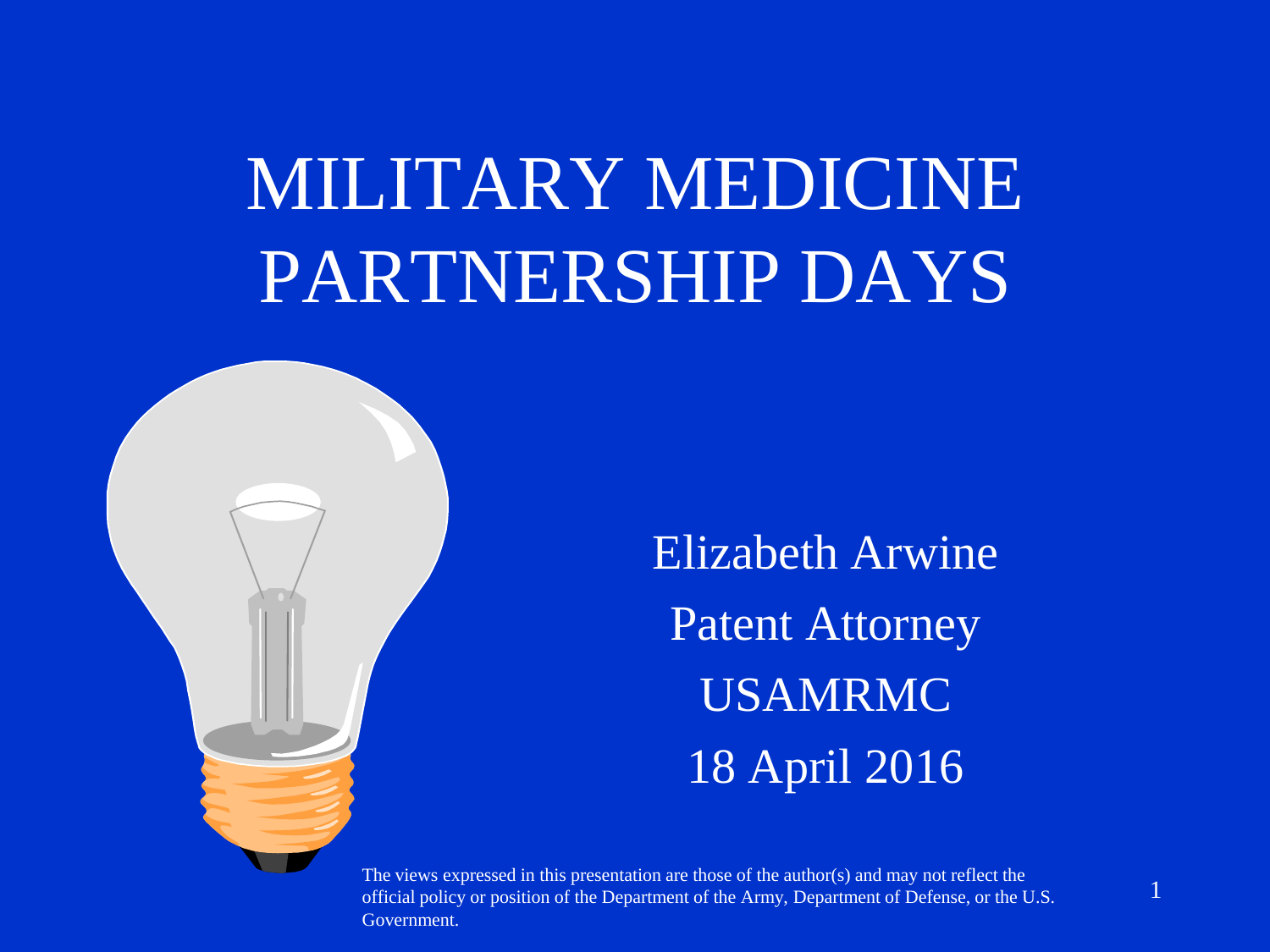- THE CREATING SPACE
	- Contracts, Grants & Cooperative Agreements
	- Cooperative Research & Development Agreements (CRADAs)
- PROTECTION MECHANISMS
	- Patents
	- Copyrights
	- Trademarks
- T2 & COMMERCIALIZING – Licensing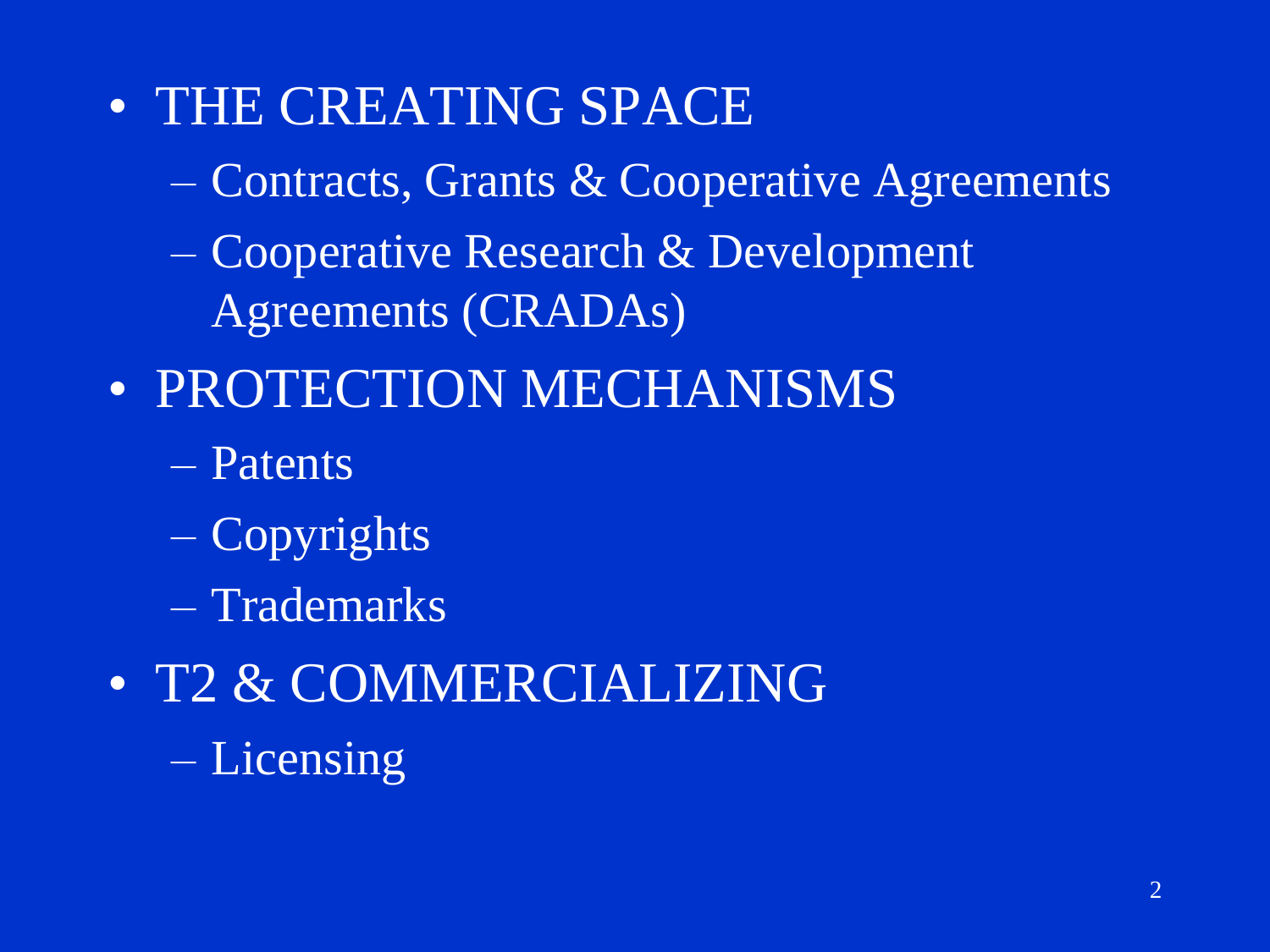# CREATING Inventions arise from:

- Intramural organizations:
	- Government laboratory or organization
- Extramural organizations:
	- Contracts
	- Public Assistance Agreements
		- Grants & Cooperative Agreements
- Joint Efforts:

– CRADAs & Undocumented Research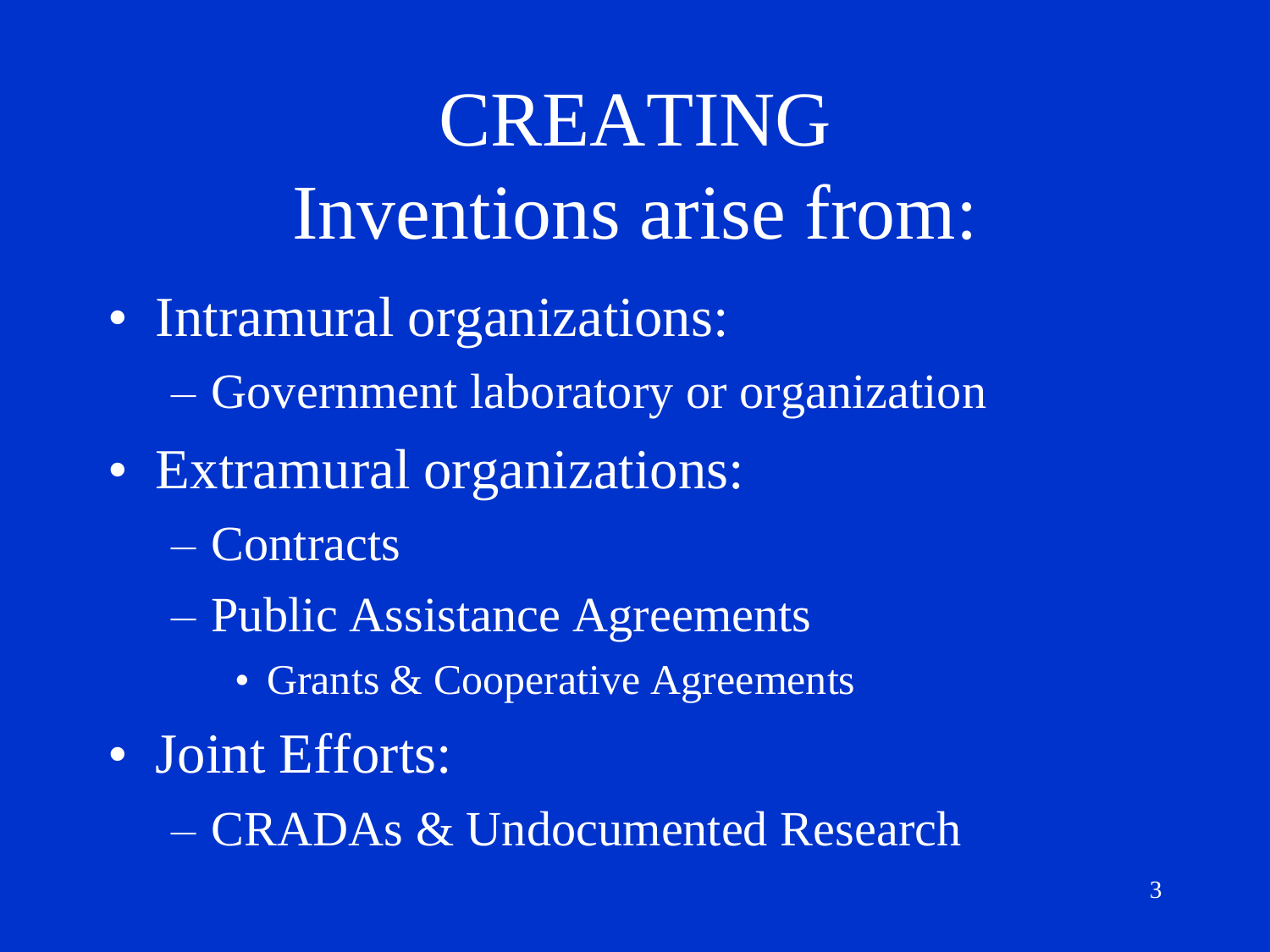#### INTELLECTUAL PROPERTY

• Patents

• Trademarks

• Copyright

• Trade Secrets



4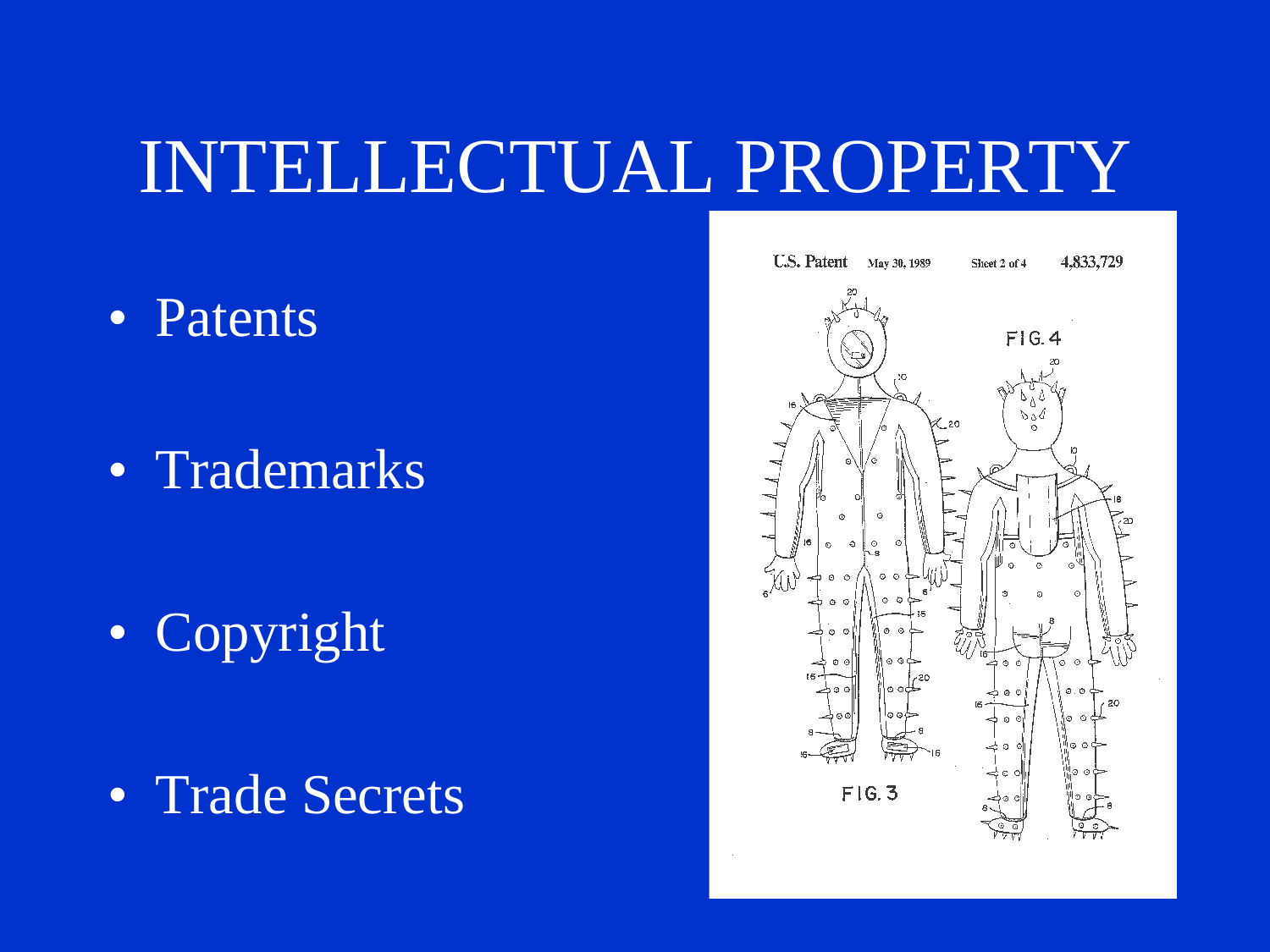#### TRADEMARK

• A name, symbol, logo, combination or other device that indicates the source and quality of goods and services and distinguishes those goods and services from those of the competition.

• Also includes servicemarks, collective marks, certification marks.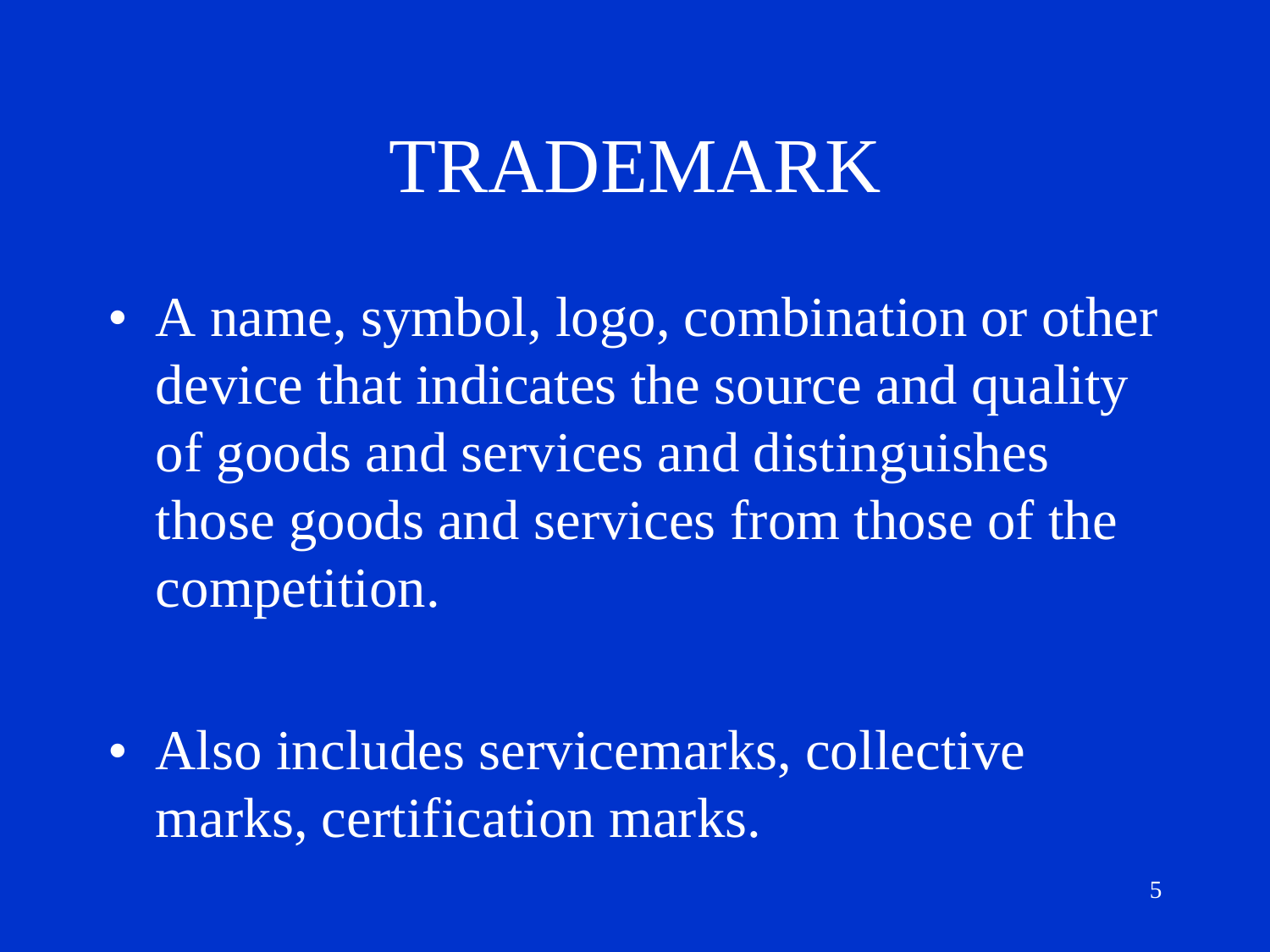### COPYRIGHT

- An exclusive right to reproduce, distribute, perform, display or prepare derivative works of copyrightable material.
- Examples:
	- Literary & Graphic Works
	- Audiovisual Works
	- Music
	- Databases & Software

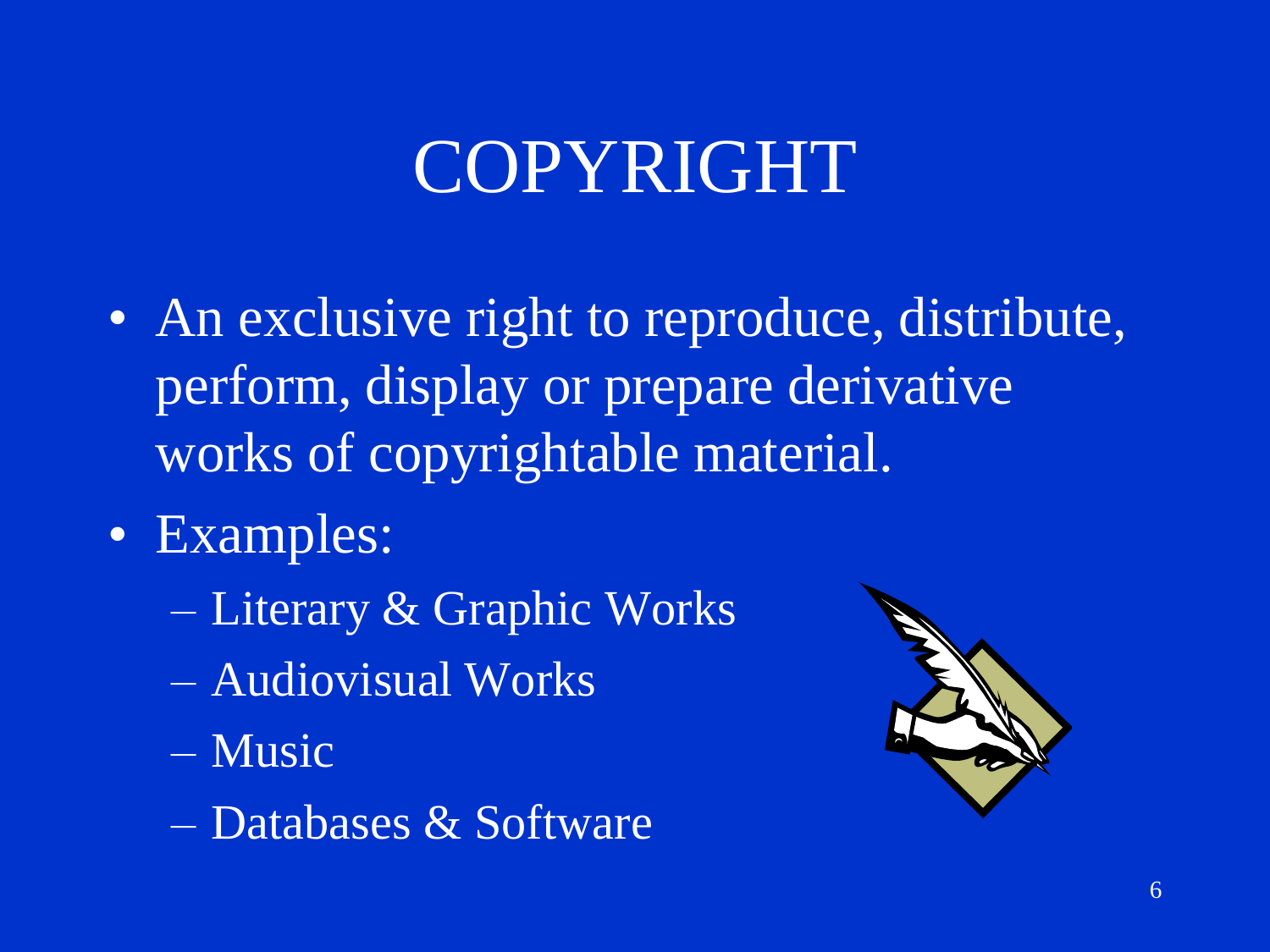### PATENT

- A grant from the U.S. Government for a limited time during which the owner can exclude others from making, using, offering to sell, or selling the invention that is claimed in the patent document.
- Authorized in U.S. Constitution, Article I, Section 8
- Grant is Territorial--Protection Only in U.S.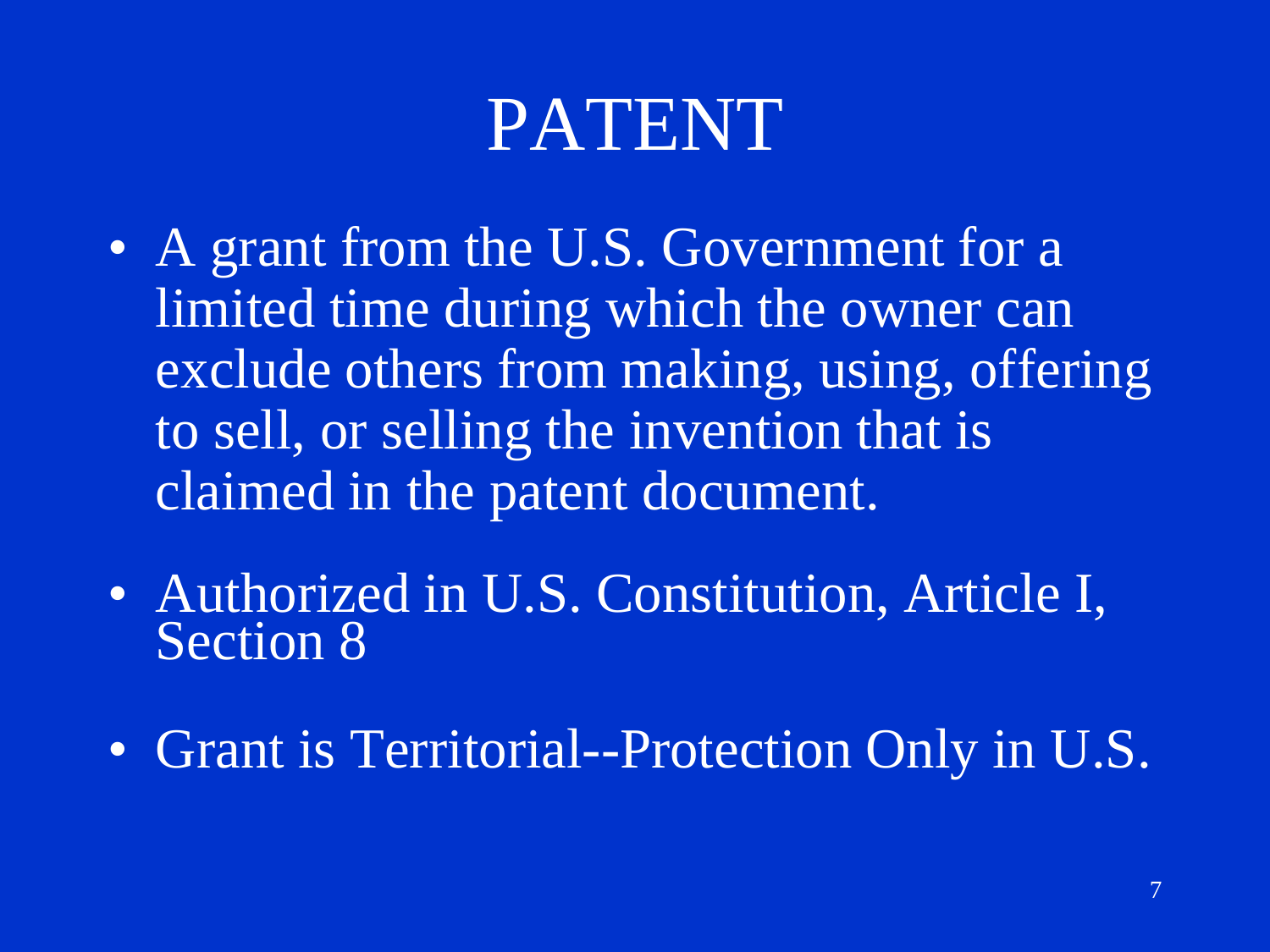

#### EXAMPLE

• Term: 20 years calculated from the date of filing the patent application

**Example: Application** filed 1 April 2002, term expires 1 April 2022, but patent not awarded until 1 April 2008

Effective patent term is 14 years beginning 1 April 2008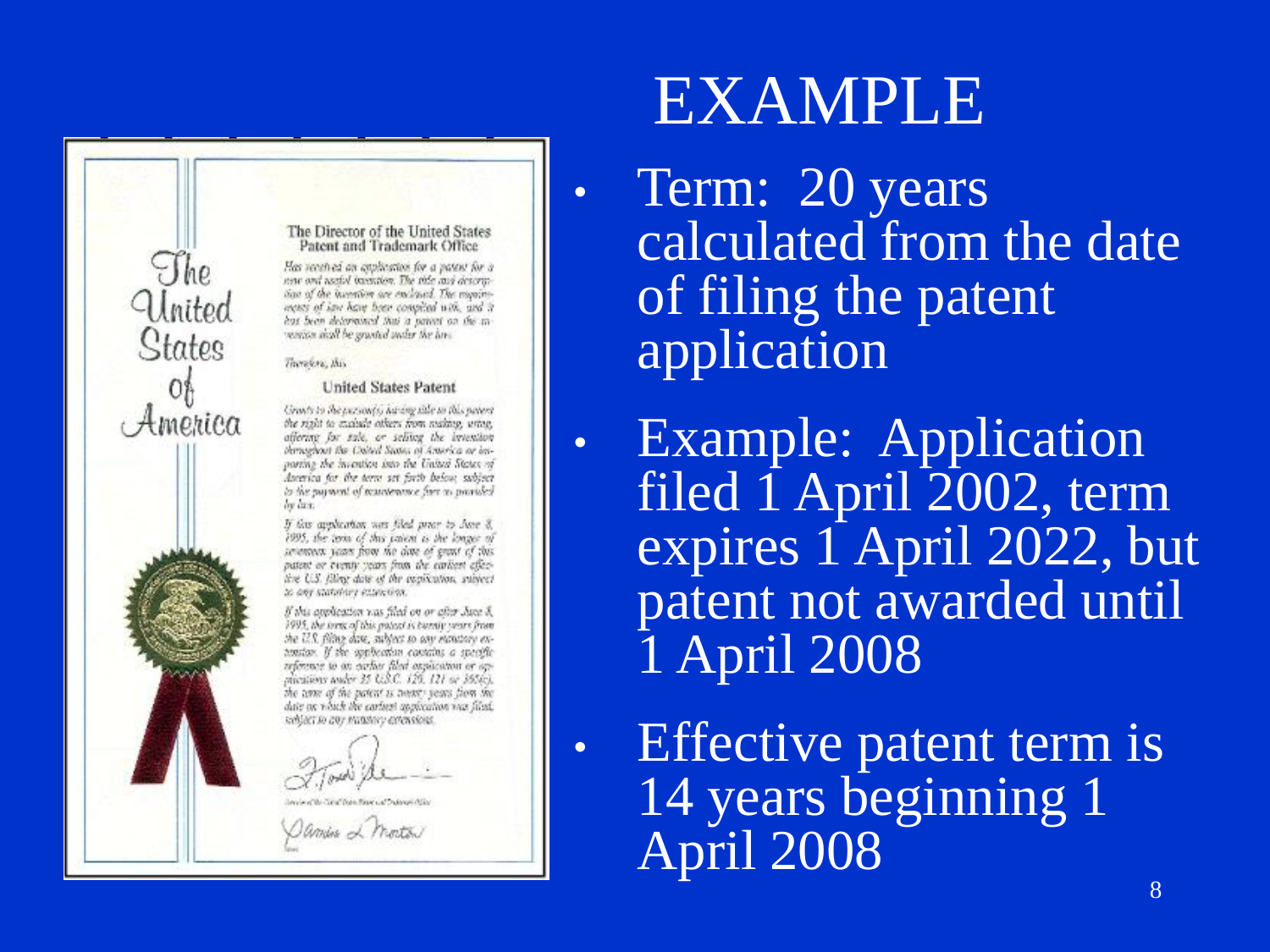#### TYPES OF PATENTS

- Utility – For Functionality
- Design
	- For Ornamentality
- Plant
	- For Asexually Reproducible Plants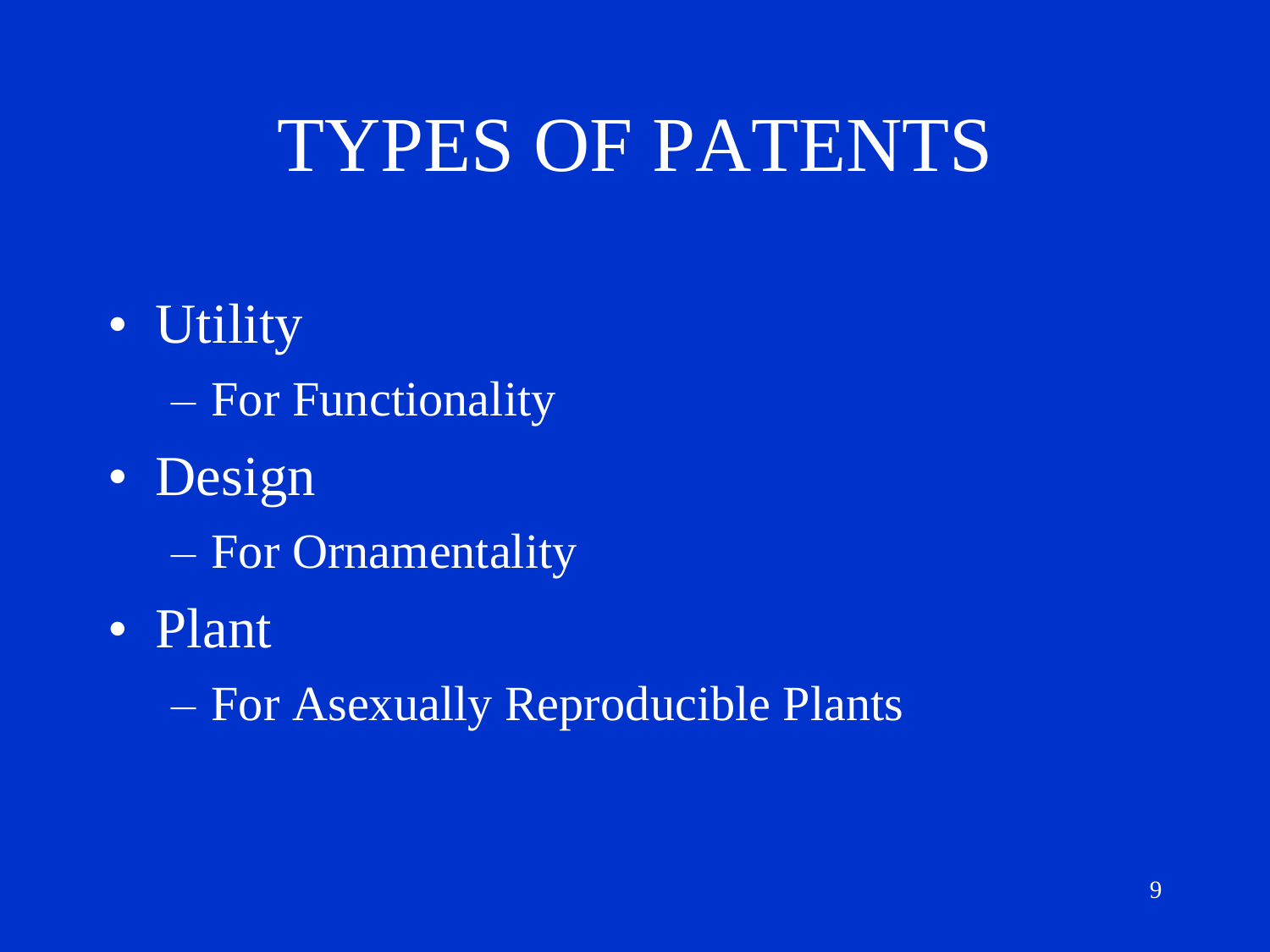#### UTILITY PATENT

- PROCESS
- MACHINE
- ARTICLE OF MANUFACTURE
- COMPOSITION OF MATTER
- IMPROVEMENTS THEREOF
- Term: 20 Yrs From Filing Date—Global Harmonization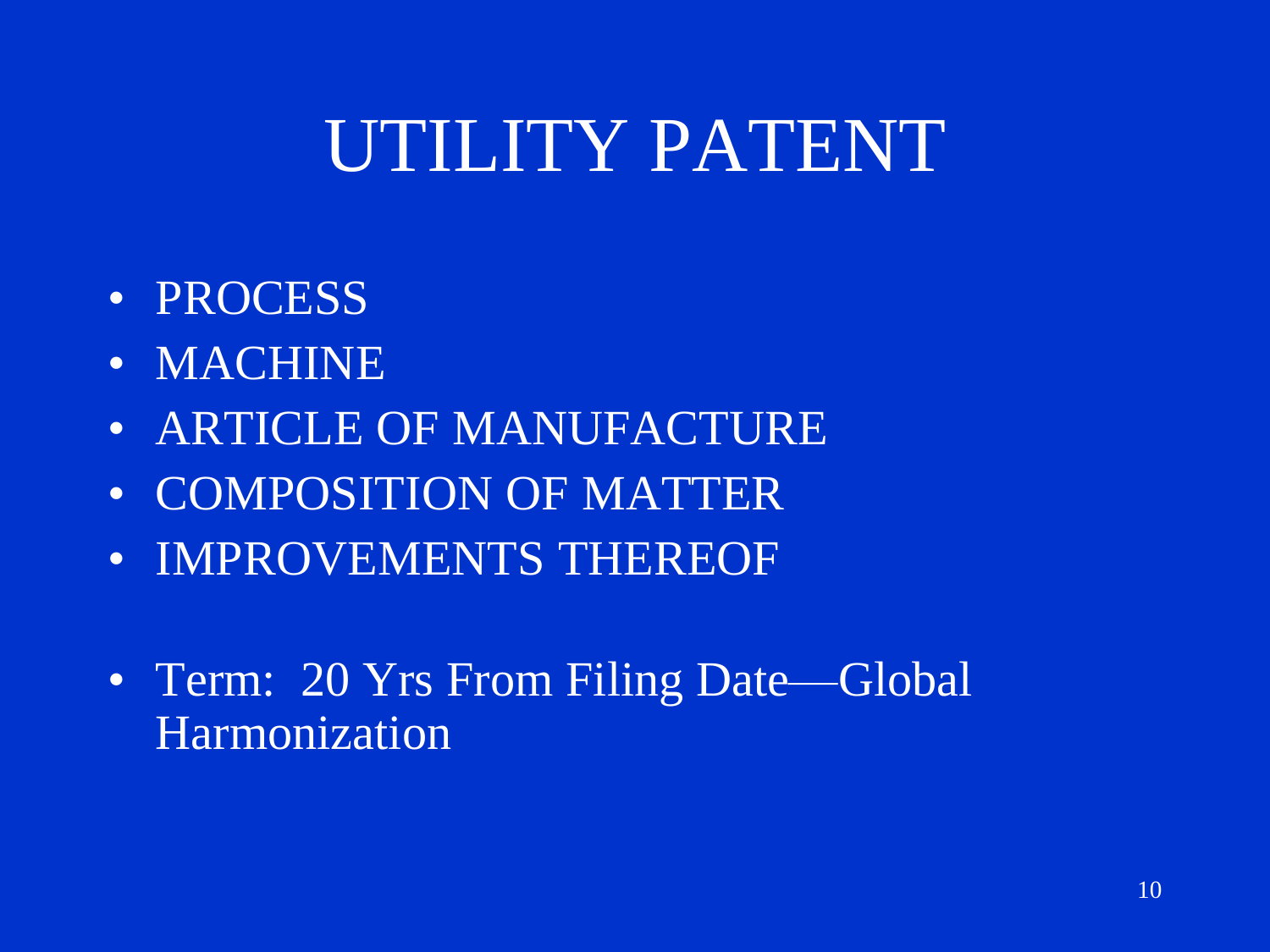### GENERAL IP FRAMEWORK: The Bayh-Dole Act

Contractor generally may retain title to any invention made while performing under a government contract, grant, or cooperative agreement.

Government retains a non-exclusive license to use or make the invention.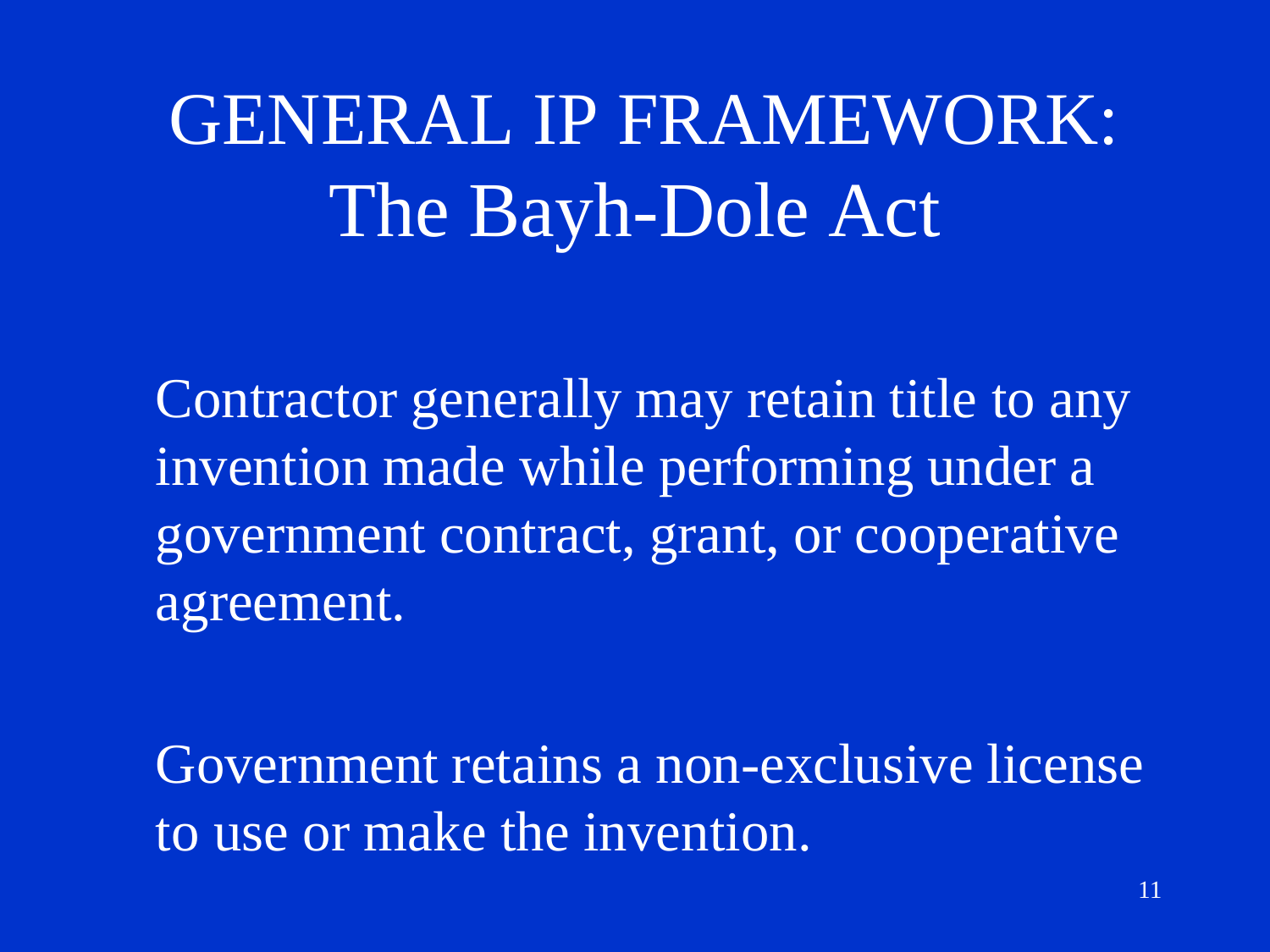# CONTRACT/GRANT/CA REQUIREMENTS

- To retain title to invention, contractor must do 3 things!
	- **DISCLOSE** *INVENTION TO GOVT* – **ELECT** *TO RETAIN TITLE* – **FILE** *PATENT APPLICATION*
- And do these 3 things in a timely fashion!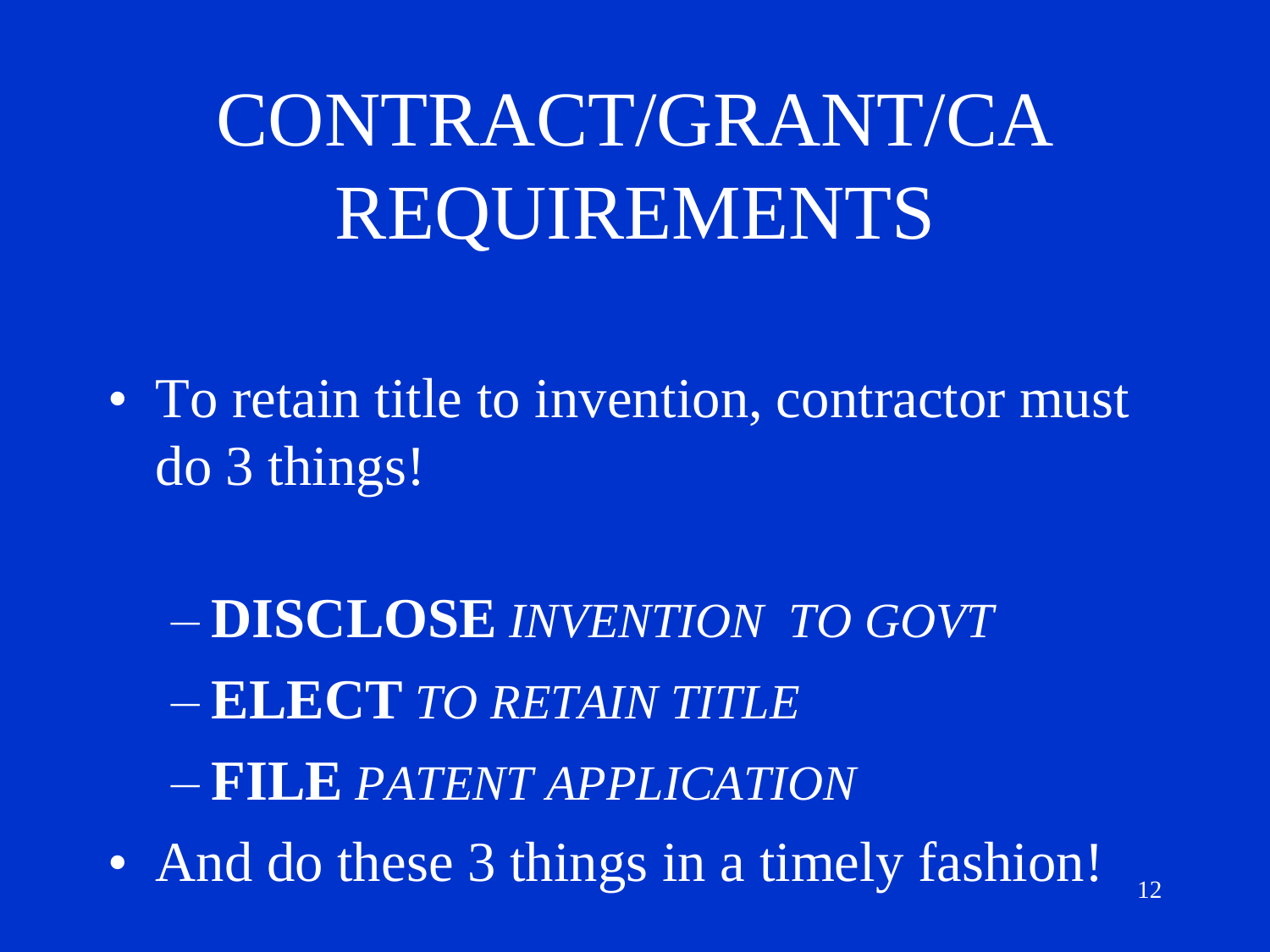# PATENT LICENSE AGREEMENTS (PLA) TYPES

- Nonexclusive
- Exclusive
- Partially Exclusive
	- field of use
	- geographic
	- duration



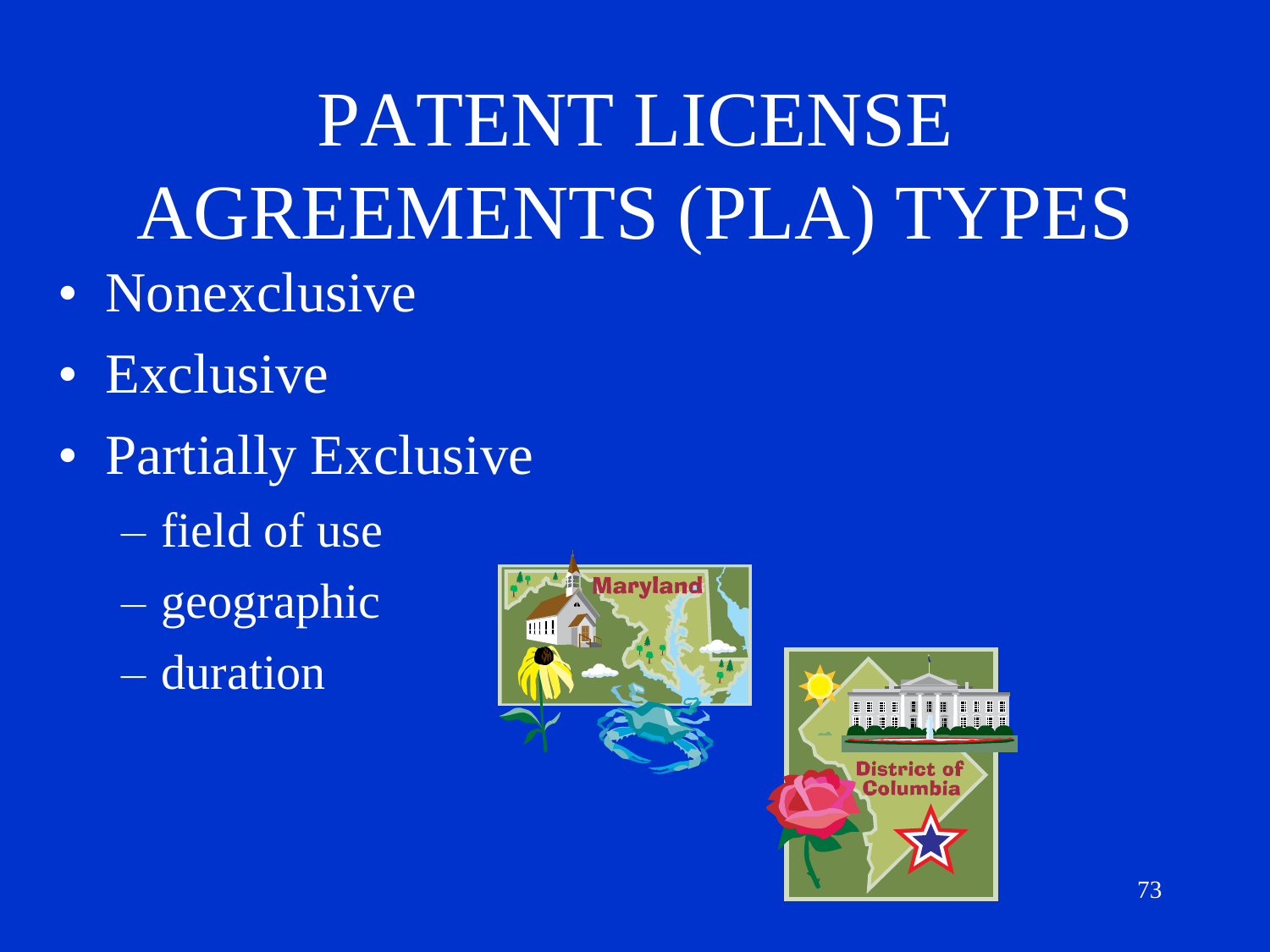# IP GENERATION, REPORTING, OWNERSHIP & LICENSING

- 4 SCENARIOS:
	- Contracts
	- Grants & Cooperative Agreements
	- Small Business Innovative Research (SBIR)
	- Cooperative Research & Development Agreement (CRADA)